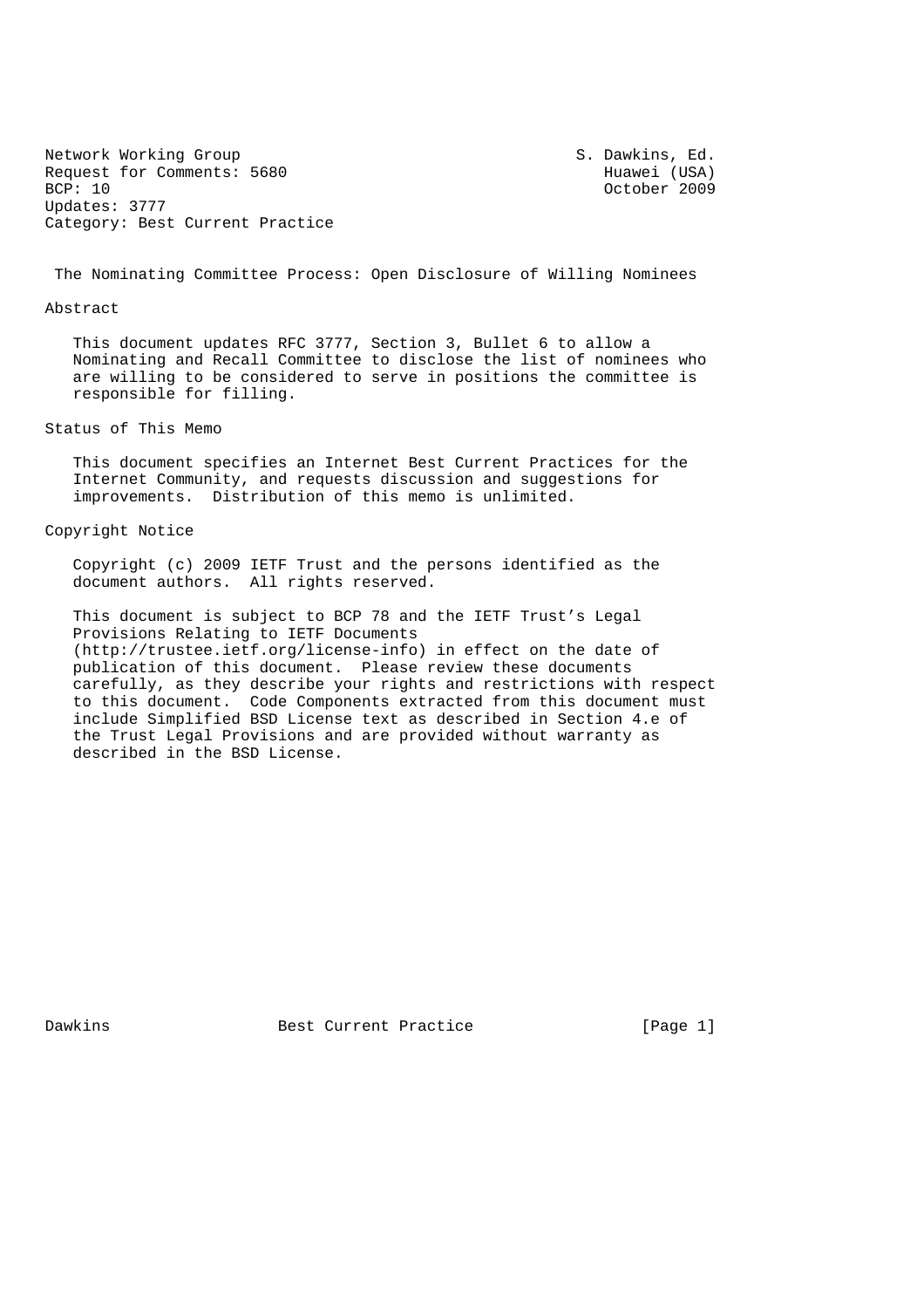Table of Contents

|  | 4. Asking the Entire Community for Feedback 4 |
|--|-----------------------------------------------|
|  |                                               |
|  |                                               |
|  |                                               |
|  |                                               |
|  |                                               |
|  |                                               |

## 1. Introduction

 The Internet Engineering Steering Group (IESG), the Internet Architecture Board (IAB), and at-large IETF representatives to the IETF Administrative Oversight Committee (IAOC) are selected by a "Nominating and Recall Committee" (universally abbreviated as "NomCom"). [RFC3777] defines how the NomCom is selected, and the processes it follows as it selects candidates for these positions.

 The NomCom is responsible for filling positions across the breadth of the Internet Engineering Task Force (IETF). The NomCom needs relevant information about nominees being considered for these positions, but current [RFC3777] requirements for confidentiality limit the ability of the NomCom to solicit that information. The process change described in this document allows the NomCom to openly solicit information about nominees who are willing to be considered.

2. Current Rules on Confidentiality

 [RFC3777] is the latest in a series of revisions to the NomCom process, and it describes the confidential nature of NomCom deliberations in Section 3, "General", bullet 6, which states:

 All deliberations and supporting information that relates to specific nominees, candidates, and confirmed candidates are confidential.

 The nominating committee and confirming body members will be exposed to confidential information as a result of their deliberations, their interactions with those they consult, and from those who provide requested supporting information. All members and all other participants are expected to handle this information in a manner consistent with its sensitivity.

Dawkins **Best Current Practice** [Page 2]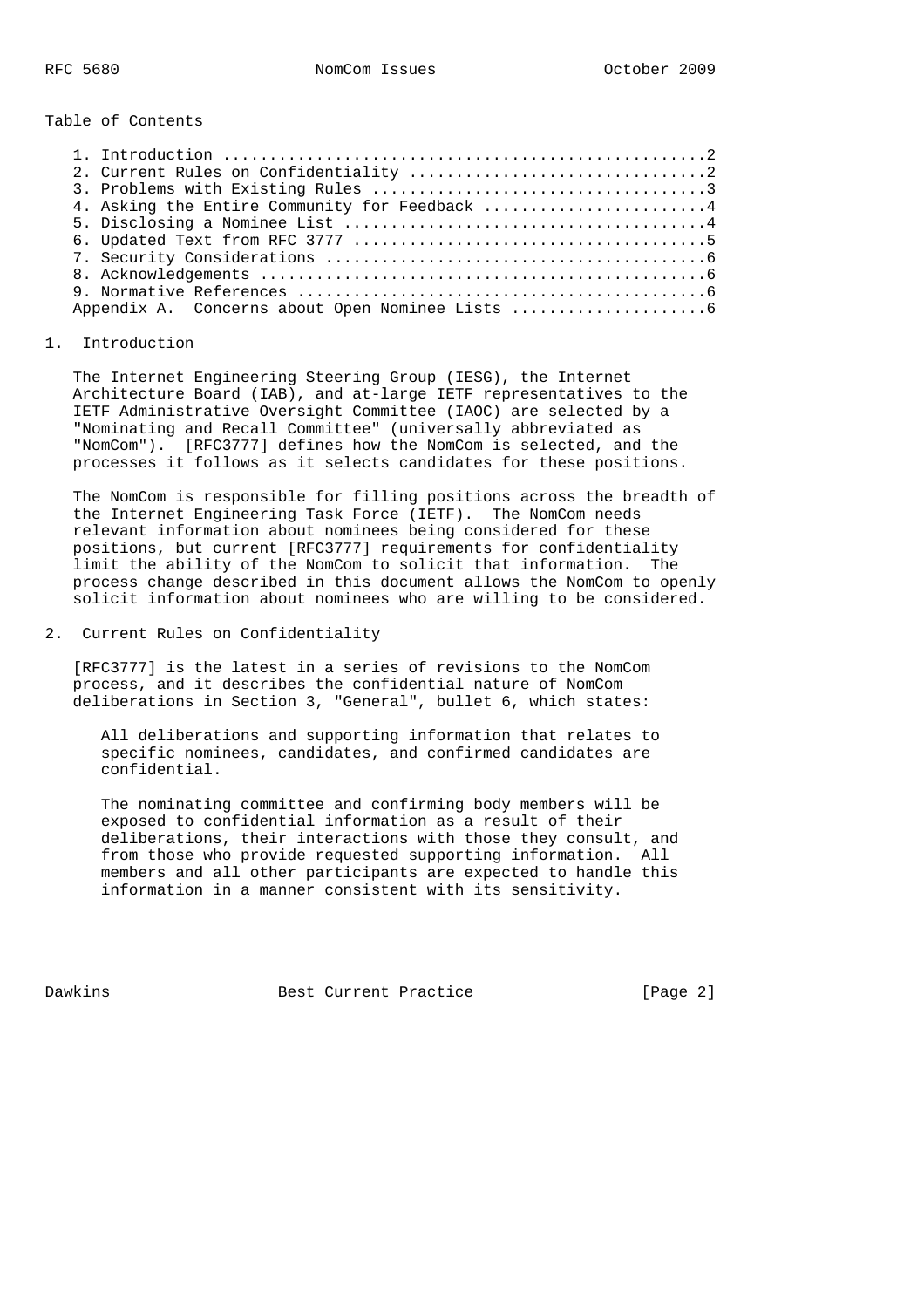It is consistent with this rule for current nominating committee members who have served on prior nominating committees to advise the current committee on deliberations and results of the prior committee, as necessary and appropriate.

3. Problems with Existing Rules

 There are two problems with existing practice -- nominee lists aren't as confidential as [RFC3777] would lead the reader to believe, but they aren't visible to the entire IETF community, either.

 Since at least 1996, most NomComs have sent out a "short list" of nominees under consideration to a variety of audiences. The target audiences differ from year to year, but have included members of specific leadership bodies, working group chairs in a specific area (for IESG positions), all working group chairs (for IAB and IAOC positions), and all document authors. The combined target audience for all short lists includes hundreds of recipients -- recent NomComs have sent out about 1500 requests for short list feedback.

 This practice is unavoidable, because most NomCom members will not have personal experience with most nominees for most positions, but it is periodically challenged because it's not explicitly allowed as an exception to the blanket requirement for confidentiality.

 In an attempt to maintain the required level of confidentiality, past NomComs have also included "ringers" (as "padding") on the short list -- nominees who are NOT under active consideration for a specific position. Since anyone who sees the short list does not know who the ringers are, conscientious IETF participants also provide feedback on nominees who have already declined. This is a waste of precious IETF-participant cycles, and there are widespread reports that strict confidentiality about which candidates are "real", and which are included as "padding", is not successfully maintained in practice.

 Even if confidentiality about padding is maintained, the community is aware that some nominees on the short list aren't under active consideration. In some cases, people have guessed incorrectly that an actual nominee is part of the padding, and didn't provide needed feedback to the NomCom about a nominee who was actively being considered.

 We also note that the practice of disclosing a "short list" penalizes IETF participants who aren't members of one of the target audiences being surveyed -- they have no way of knowing who is being considered, except for incumbent(s), and have little incentive to provide feedback to the NomCom on individuals who might not even be nominees.

Dawkins **Best Current Practice** [Page 3]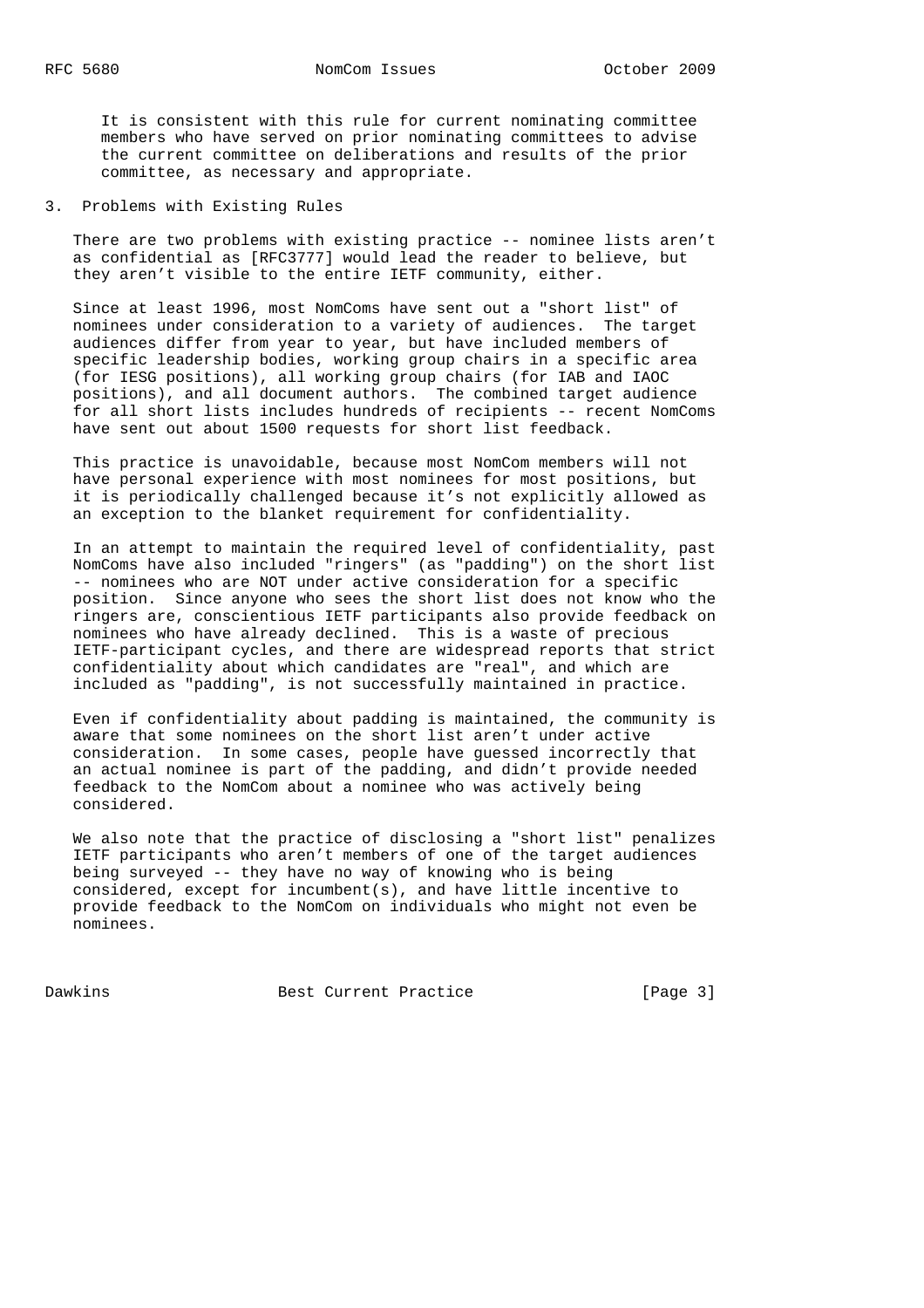4. Asking the Entire Community for Feedback

 NomComs are not required to ask for community input at all, but at the current IETF scale, many NomComs do request community input, because members do not have personal experience with all nominees for all positions under review.

 We assume that asking the larger community for feedback about these nominees is preferable to NomCom members without personal experience simply deferring to the members of the NomCom who do have personal experience with specific nominees.

 We assume that asking for feedback from the entire community is preferable to asking for feedback from large segments of the community, while keeping the rest of the community "in the dark".

5. Disclosing a Nominee List

 In proposing that a nominee list be disclosed as part of the NomCom's request for feedback from the community, we considered three possibilities:

- 1. Asking for feedback on all nominees, whether or not they are willing to be considered.
- 2. Asking for feedback on all nominees who are willing to be considered.
- 3. Asking for feedback on the nominees that the NomCom is seriously considering (the "short list").

 Asking for feedback on nominees who are not willing to be considered is a waste of precious IETF-participant cycles, and may make it less likely that the NomCom would receive feedback on some nominees who ARE willing to be considered.

 Asking for feedback on all nominees who are willing to be considered allows the community to point out specific strengths and weaknesses of all willing nominees, and this feedback should be useful to the NomCom in deciding which nominees to seriously consider. It also allows the NomCom to receive feedback on nominees who might not appear on a "short list" initially, in the event that a strong nominee is suddenly unwilling or unable to serve.

 We also note that the list of willing nominees will include incumbents who are willing to be considered for an additional term.

Dawkins **Best Current Practice** [Page 4]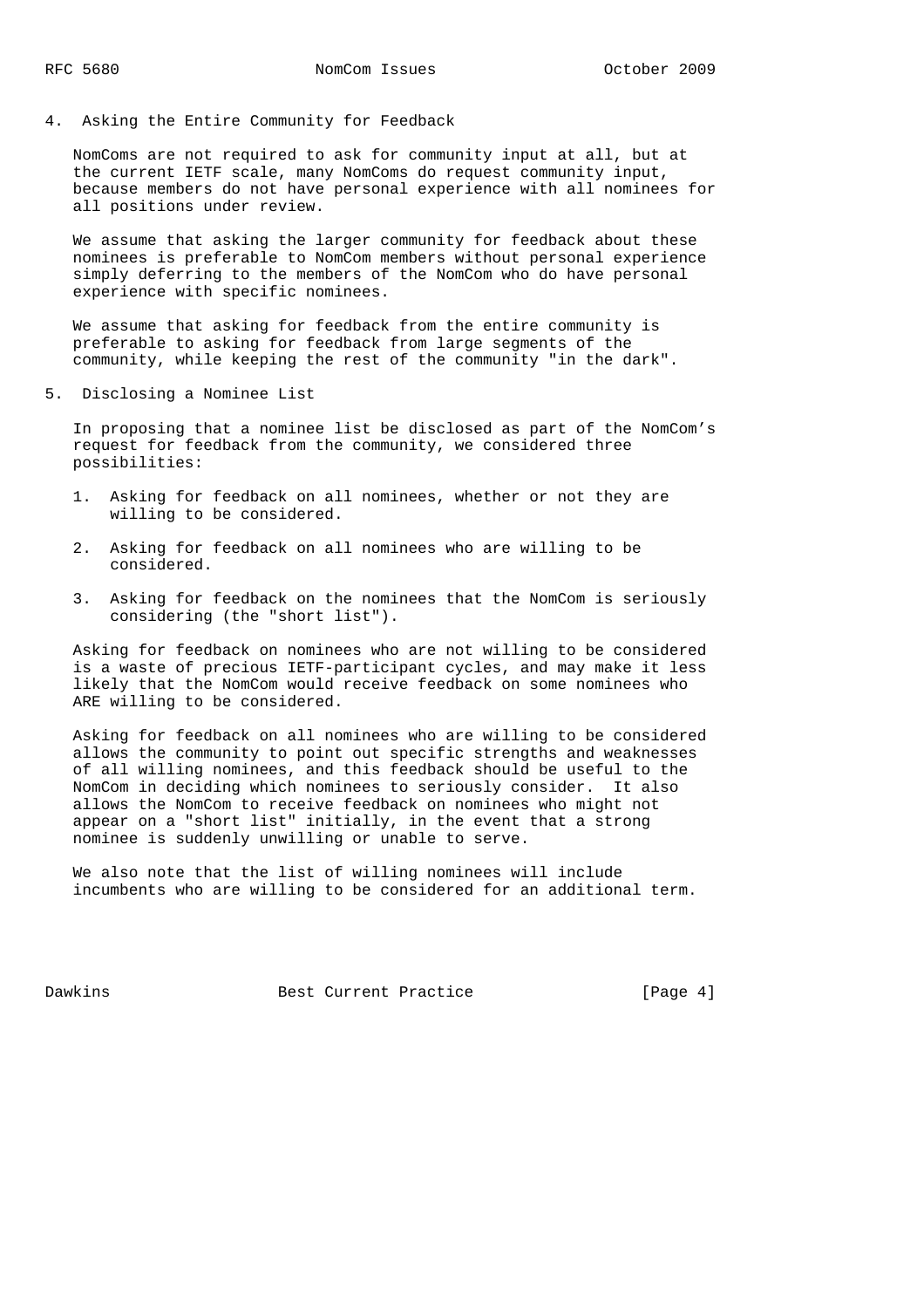6. Updated Text from RFC 3777

 At the end of the three paragraphs in [RFC3777], Section 3, "General", bullet 6, which are currently:

 All deliberations and supporting information that relates to specific nominees, candidates, and confirmed candidates are confidential.

 The nominating committee and confirming body members will be exposed to confidential information as a result of their deliberations, their interactions with those they consult, and from those who provide requested supporting information. All members and all other participants are expected to handle this information in a manner consistent with its sensitivity.

 It is consistent with this rule for current nominating committee members who have served on prior nominating committees to advise the current committee on deliberations and results of the prior committee, as necessary and appropriate.

add the following paragraphs:

 The list of nominees willing to be considered for positions under review in the current NomCom cycle is not confidential. The NomCom may disclose a list of names of nominees who are willing to be considered for positions under review to the community, in order to obtain feedback from the community on these nominees.

 The list of nominees disclosed for a specific position should contain only the names of nominees who are willing to be considered for the position under review.

 The NomCom may choose not to include some names in the disclosed list, at their discretion.

 The NomCom may disclose an updated list, at their discretion. For example, the NomCom might disclose an updated list if the NomCom identifies errors/omissions in a previously disclosed version of the disclosed list, or if the NomCom finds it necessary to call for additional nominees, and these nominees indicate a willingness to be considered before the NomCom has completed its deliberations.

 Nominees may choose to ask people to provide feedback to the NomCom, but should not encourage any public statements of support. NomComs should consider nominee-encouraged lobbying and campaigning to be unacceptable behavior.

Dawkins **Best Current Practice** [Page 5]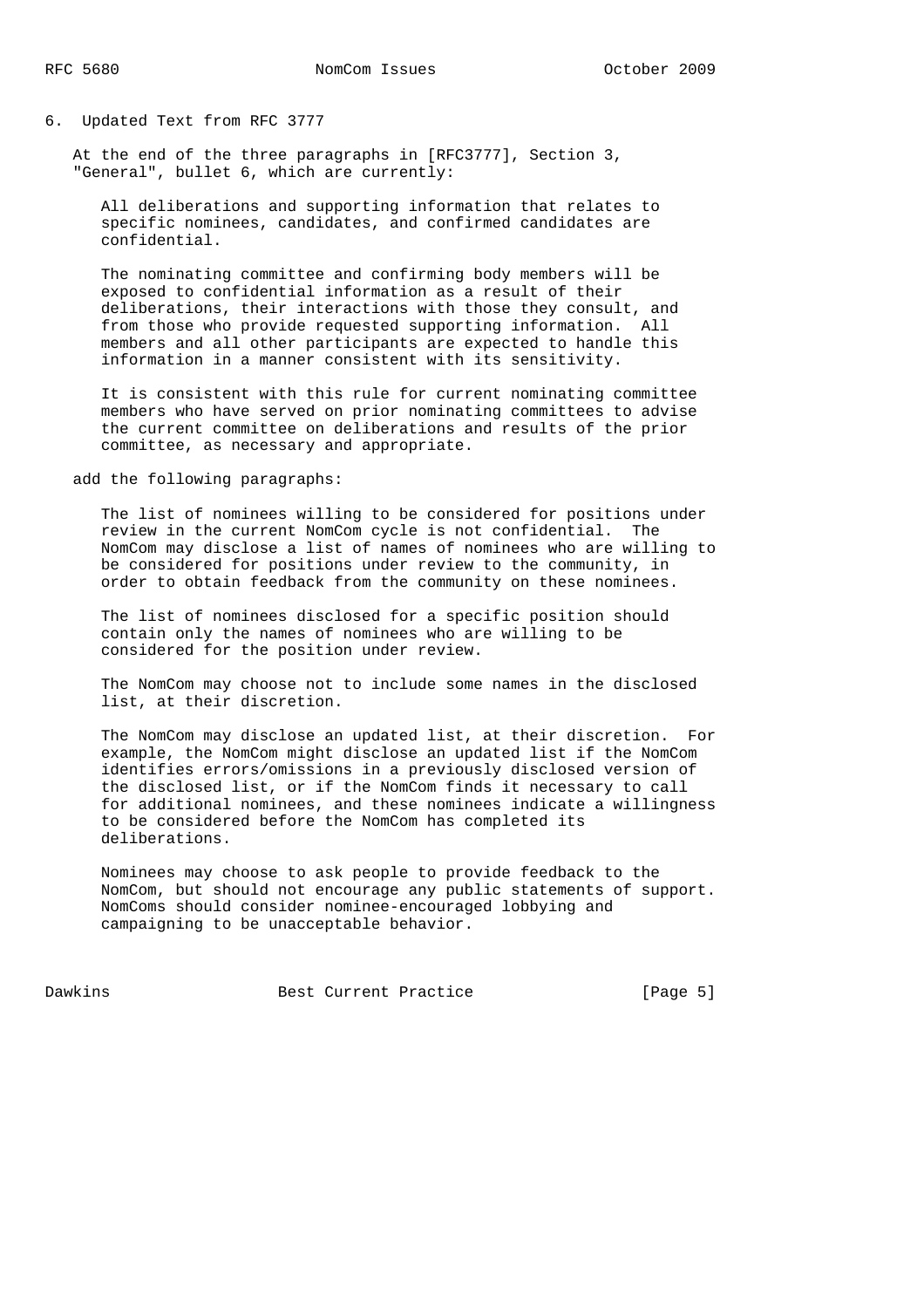IETF community members are encouraged to provide feedback on nominees to the NomCom, but should not post statements of support/ non-support for nominees in any public forum.

## 7. Security Considerations

 This specification describes issues with the current IETF Nominating Committee process ([RFC3777]) and proposes an update to allow the NomCom to solicit feedback from the entire community on nominees under consideration. No security considerations apply.

8. Acknowledgements

 The editor thanks the following folks who have provided useful observations and guidance on previous versions of this document: Fred Baker, Ross Callon, Brian Carpenter, Leslie Daigle, Lars Eggert, Robert Elz, Joel Halpern, Bernie Hoeneisen, John Klensin, Barry Leiba, Danny McPherson, S. Moonesamy, and Thomas Narten.

 The editor also thanks IETF plenary meeting participants who have provided useful feedback on previous versions of this document.

- 9. Normative References
	- [RFC3777] Galvin, J., "IAB and IESG Selection, Confirmation, and Recall Process: Operation of the Nominating and Recall Committees", BCP 10, RFC 3777, June 2004.

## Appendix A. Concerns about Open Nominee Lists

 This section acknowledges possible concerns about disclosing open nominee lists in previous NomCom-related discussions. Thanks to Leslie Daigle for providing this set of concerns to the document editor.

 One concern is that nominees who are willing to be considered if the nominee list is not disclosed would not be willing to be considered if the nominee list is disclosed. This reluctance might be cultural, the result of personal pride, or the result of the fear of retribution for a nominee being considered as a replacement for the nominee's managing Area Director (this concern is usually raised in an IESG context).

 Another concern is that publishing the nominee list publicly would lead to "lobbying", public statements supporting nominees on the IETF mailing list, etc.

Dawkins **Best Current Practice** [Page 6]